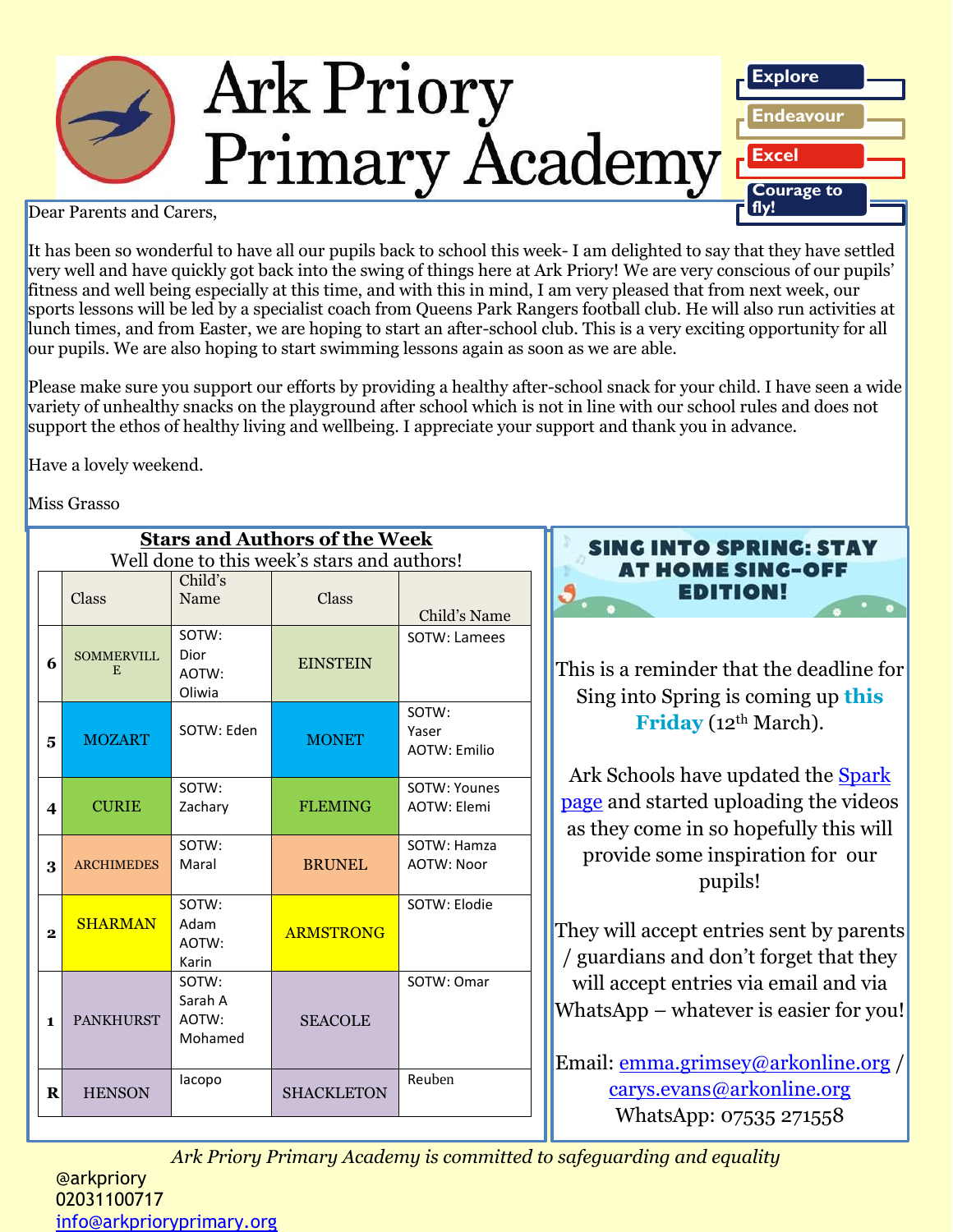# **Meet our new parent governor**

I am delighted to introduce **Faheem Khan** as our new parent governor.

Faheem is a Strategy & Business Development professional with over 10 years of experience in the energy industry, prior to which he worked as a management consultant in South Africa.

After moving to the UK in 2010 to complete a masters at Imperial College, he worked in the oil & gas industry, primarily negotiating contracts with middle eastern governments. Over the last three years, he has been working on the development of renewable energy projects including solar farms, green hydrogen projects and offshore wind farms.

Faheem has been a volunteer with STEM learning for several years and holds a firm belief that education is the most effective solution to transform and uplift future generations. Faheem's first child has recently enrolled in Ark Priory.



# **NEW Parent/carer survey via the Edurio**

I know that we already sent out a survey to parents/carers about our remote learning offer and communication earlier in the term but as a network of Ark Schools, we would like to collect the same data from all our schools to not only inform our practice/procedures at Ark Priory but at a network level as well.

We know that the experience of lockdown and impact of COVID on family life and your child's education has been varied across households, and we wanted to provide you with another opportunity to reflect on this time. We hope to be able to use the feedback that you share in order to support your child and your family better. To help us with this as a network, we're working together with the Edurio survey platform. Pupils will also be completing a survey in school.

To complete the survey, please click here:<https://edurio.com/poll/POyBZz>

Surveys are completely anonymous and confidential, though the responses will be aggregated for the purpose of analysis. The survey will be available until **Sunday, March 21.**

*Ark Priory Primary Academy is committed to safeguarding and equality*  @arkpriory 02031100717 [info@arkprioryprimary.org](mailto:info@arkprioryprimary.org)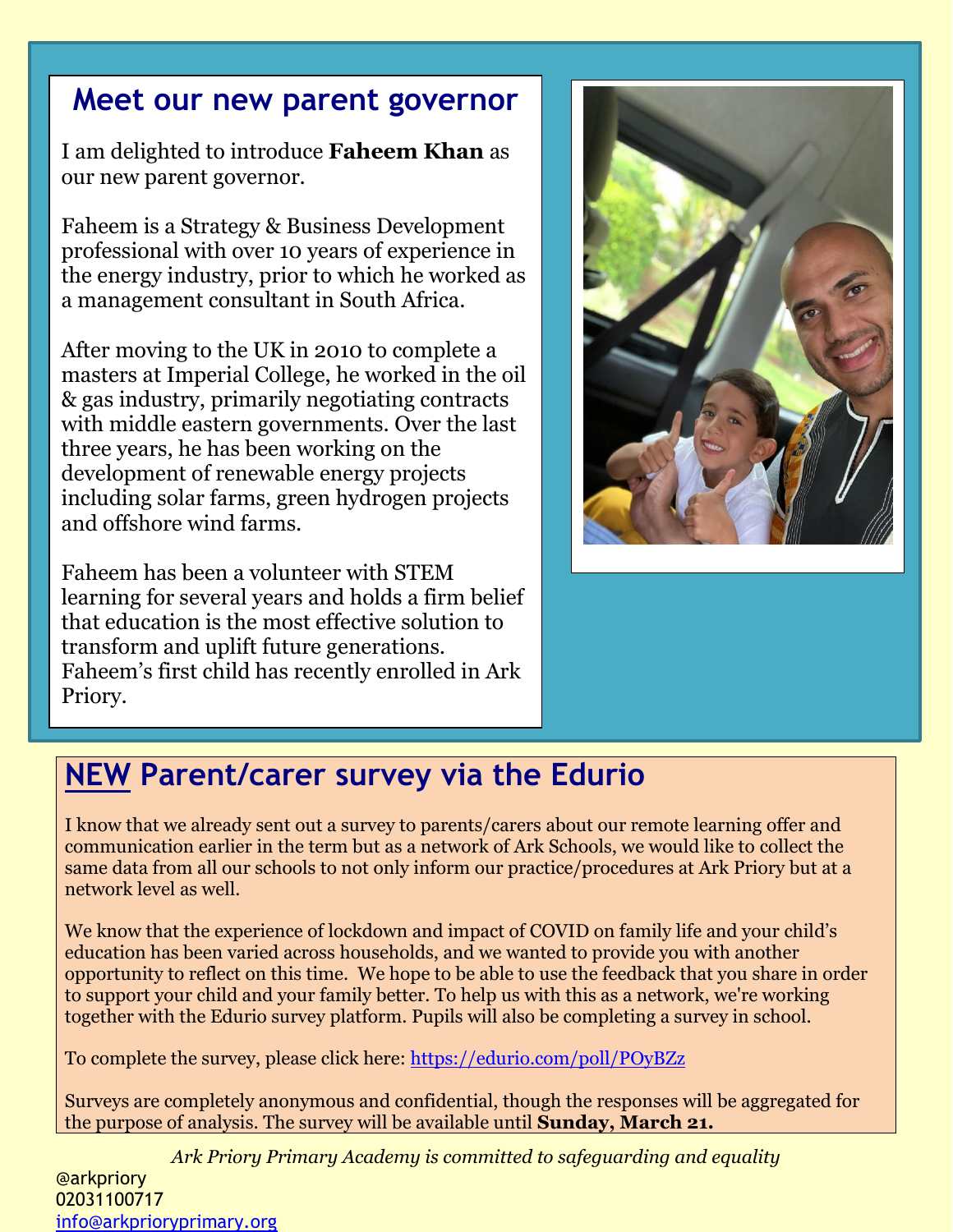Your opinion and honesty are much appreciated. If you have any questions or concerns, please be in touch. Thank you in advance for taking the time to complete this survey. We look forward to your feedback and reviewing this as a network.

# **Notices from APPAA\***

**Follow us on Twitter @APPAA\_ArkPriory Contact us at appaacommittee@gmail.com** \*APPAA is ARK Priory's Parents' Association, run by the school's parents and carers to **raise funds, hold events, and bring our academy community together**. All Ark Priory parents and carers **are automatically members** of the association because you are members of the community.

## **Return to school for all - WE ARE SO HAPPY TO BE BACK!**

We are delighted that all children are back to school this week. We thank all the teachers, support staff and SLT for their hard work in running the remote learning as well as Community Classes in the last few weeks and for making the transition back to school so welcoming for all.

## **Stay connected to APPAA - ALL WELCOME TO GET INVOLVED!**

#### **Join our WhatsApp Groups and mailing lists**

We welcome all parents to join the APPAA 'WhatsApp' Groups for each year group. They are a great way to keep up to date with school and APPAA information and ask immediate questions to other parents in your child's year group. They are also a great source of support in these worrying times and a way of staying connected to the year group. If you have not yet joined and would like to, please do drop an email to [appaacommittee@gmail.com](mailto:appaacommittee@gmail.com) and we will get you connected.

We have usage guidelines that we ask that everyone adheres for all our safety and consideration please take a moment to read them, and they can be found on the school website at any time. <https://arkpriory.org/sites/default/files/Whats%20App%20Usage%20Guidelines.pdf>

We also send occasional emails regarding our fundraising and community events. If you are not on our database, please drop a line to [appaacommittee@gmail.com](mailto:appaacommittee@gmail.com) and we will get you added.

#### **What next? HOW YOU CAN HELP ... For next events, watch this space…**

In the current climate, it is understandable that we cannot run our usual fundraising events on site this term. We would have been hosting bake sales, an Easter Fete, and an Eid party in the next few weeks in normal times. Please do support the school and APPAA where you can in the following ways:

1. Save your good quality, pre-loved school uniform for us. We will arrange a second hand sale as soon as we are able to.

*Ark Priory Primary Academy is committed to safeguarding and equality*  @arkpriory 02031100717 [info@arkprioryprimary.org](mailto:info@arkprioryprimary.org)